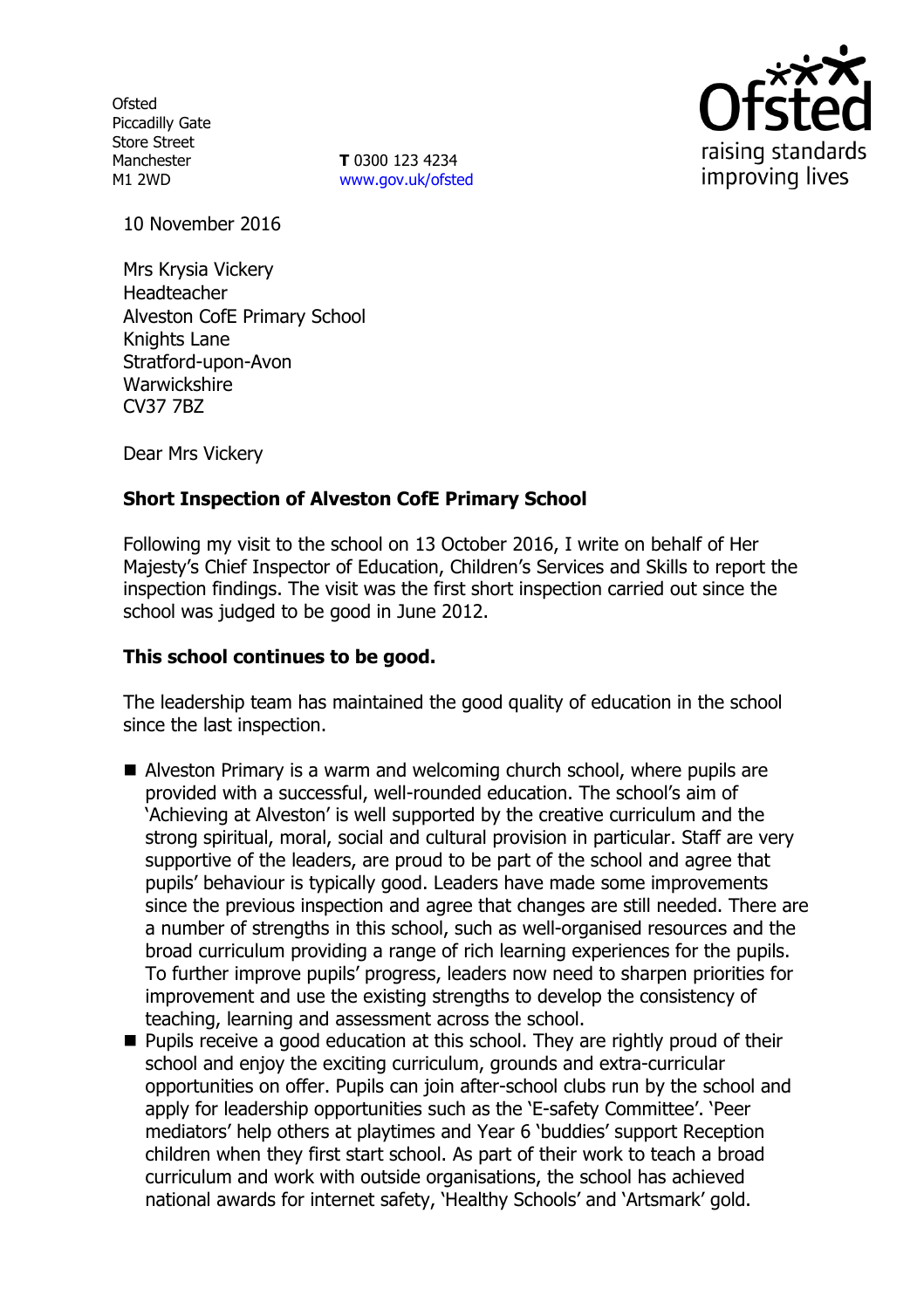- At the previous inspection, it was recommended that leaders and managers should accelerate pupils' progress in writing in particular. The school has had success with this for most pupils, although boys' progress in writing is not as strong as that of girls. The school has been rightly focusing on mathematics more recently and the high standards at the end of key stages 1 and 2 demonstrate success. Leaders and teachers have also been successful in making further improvements to the curriculum to increase cross-curricular learning through educational visits for example. However, leaders' improvement plans are not sufficiently focused on some of the pupil groups which do not perform as well as others, such as boys and those with low prior attainment.
- The proportion of vulnerable pupils at the school is lower than the national average. This includes disadvantaged pupils who are eligible for the pupil premium, those with low prior attainment and pupils who have special educational needs and/or disabilities. Typically, the needs of pupils who have special educational needs and/or disabilities are met successfully and they are progressing well. A few pupils in this group have more complex needs and their progress has been slower. The school nurtures and caters for vulnerable pupils carefully. Leaders recognise that there could better targeted support for some pupils to help them make the progress they are capable of by the time they leave the school in Year 6.

# **Safeguarding is effective**

Leaders ensure that the systems in place to keep pupils safe meet statutory requirements. There is a good awareness of safeguarding around the school, as staff are kept up to date with the latest requirements and know what to do if they have any concerns. For example, a clear system is in place for staff to alert leaders about concerns and three senior leaders are trained to manage any safeguarding concerns. Pupils say they feel safe because staff resolve any issues they have. One pupil told me, 'There are plenty of staff who we trust.' Parents can easily find information on the school website about internet safety. Leaders have ensured that all safeguarding arrangements are fit for purpose and records are appropriately detailed.

Behaviour is good because pupils are typically respectful of each other and members of staff. Pupils say that there are very few problems at playtimes because adults help to resolve any disagreements that occur. Leaders agree that a few pupils can be a little boisterous during some playtimes and say that systems, such as the 'thinking room', are in place to manage this. In the past, some pupils had low attendance. Leaders have worked with these pupils and their families to ensure that no pupils are currently persistently absent. Overall, staff promote good behaviour and personal development through the school's strong values and spiritual, moral, social and cultural curriculum.

# **Inspection findings**

■ Leaders have continued to develop teaching, the curriculum and improve the provision for pupils in this school since the last inspection. For example, staff intervention and support has helped to improve younger pupils' English skills,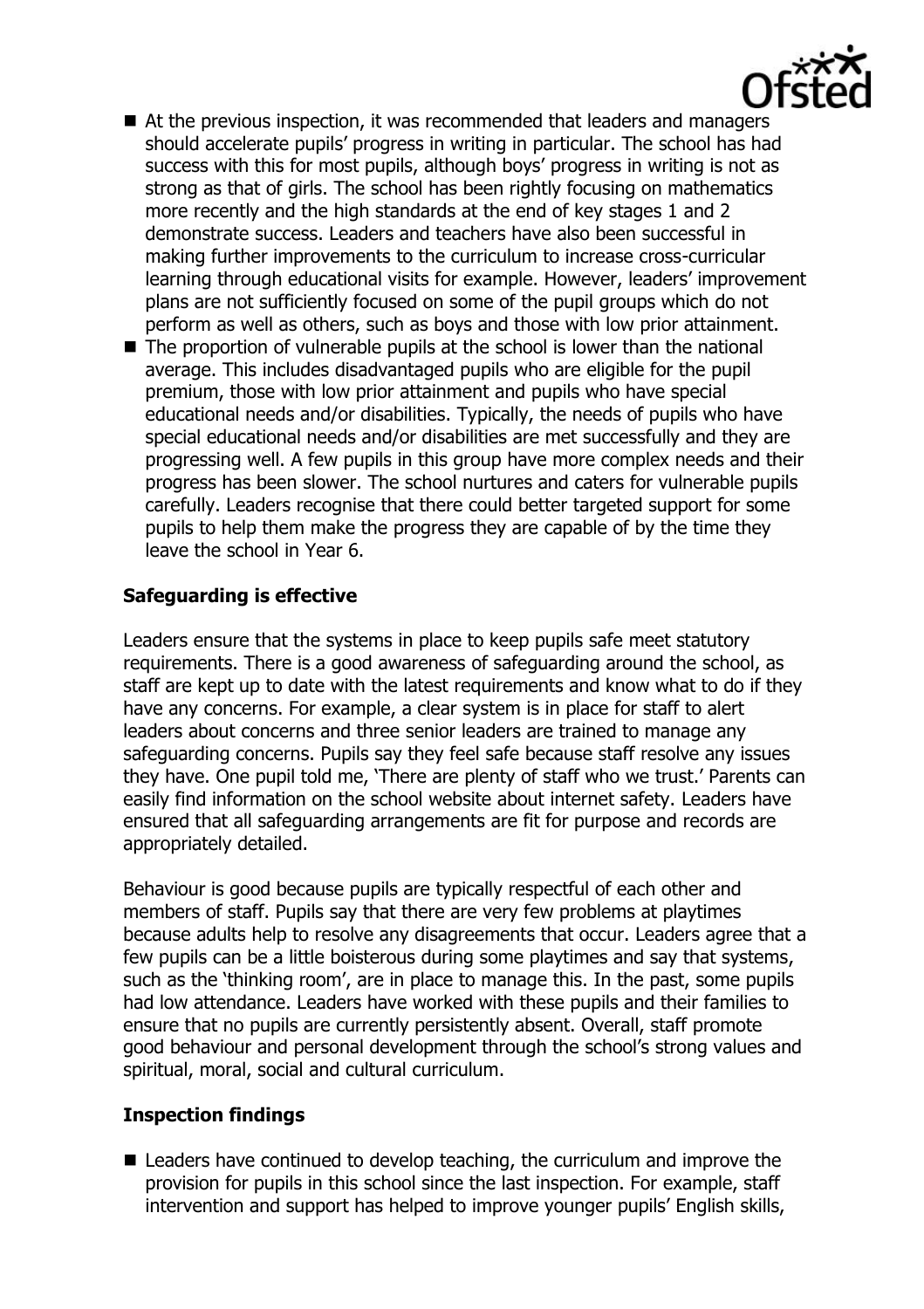so that initial gaps, identified in Reception, have diminished by the time they are in Year 1. This is reflected in the proportion of pupils achieving the expected phonics standard by the end of Year 1, which has steadily increased and remains just above the national average. Standards at the end of Year 2 have continued to improve and are consistently above the national average. Initial assessment information suggests that this pattern has continued in 2016.

- At the end of Year 6, pupils' outcomes have been consistently above the national average in mathematics and well above in reading and writing. Initial information suggests that this will also be the case for the 2016 Year 6 cohort when the national averages are published. By the time they leave the school, pupils typically make good, and sometimes better progress in reading, writing and mathematics from their starting points. In addition, pupils have strong grammar, punctuation and spelling skills by the end of Year 6, helping them to be well prepared for secondary school.
- The most able pupils achieve well at this school, especially in reading and writing. The proportion of pupils who achieve high standards in these subjects at the end of Year 2 and Year 6 are consistently above the national average. The pattern in 2015 demonstrated an increasing proportion of pupils achieved a higher standard in mathematics by the end of Year 6. Initial assessment information suggests that these trends have continued in 2016. The small number of disadvantaged pupils in this school typically perform as well as other pupils nationally. A few of these pupils also reach higher standards by the time they leave the school, although the numbers are too small to make a meaningful comparison.
- $\blacksquare$  Teachers improve their skills through training and working closely with staff in other schools to check teacher assessments for example. Due to younger pupils' increasing speech and language needs, leaders have introduced interventions to help improve these skills. Examples of this are additional phonics teaching and one-to-one support to help improve pupils' speech and improve their vocabulary.
- $\blacksquare$  Pupils were observed engaging in purposeful learning activities across the school. In Reception, children were using mathematics resources to quickly recognise the number 10. Pupils' learning in Year 1 included writing a letter to Mrs Claus explaining which material would be best for Santa's new coat. Linked science work on investigating materials is a good example of the school's crosscurricular learning. Pupils in Years 5 and 6 were completing reading and writing activities based on class texts and the school's work with the local Royal Shakespeare Company. Workbooks demonstrate progress in pupils' skills across classes and different pupil groups. However, progress is not consistently strong because some teaching needs further development and the school's marking and feedback policy is not as effective as it could be. The school's handwriting policy is to teach joined letters from Reception. A sample of pupils' workbooks across the school shows that pupils use neat, joined handwriting and careful presentation in their books, but this is not yet consistent enough.
- Nearly all parents are very pleased with their children's education and several made very positive comments such as 'Alveston School is a wonderful place where every child is made to feel part of its warm nurturing environment.' Parents appreciate the effort made by staff to support pupils and ensure that they settle well in school, especially in Reception Year. A small number of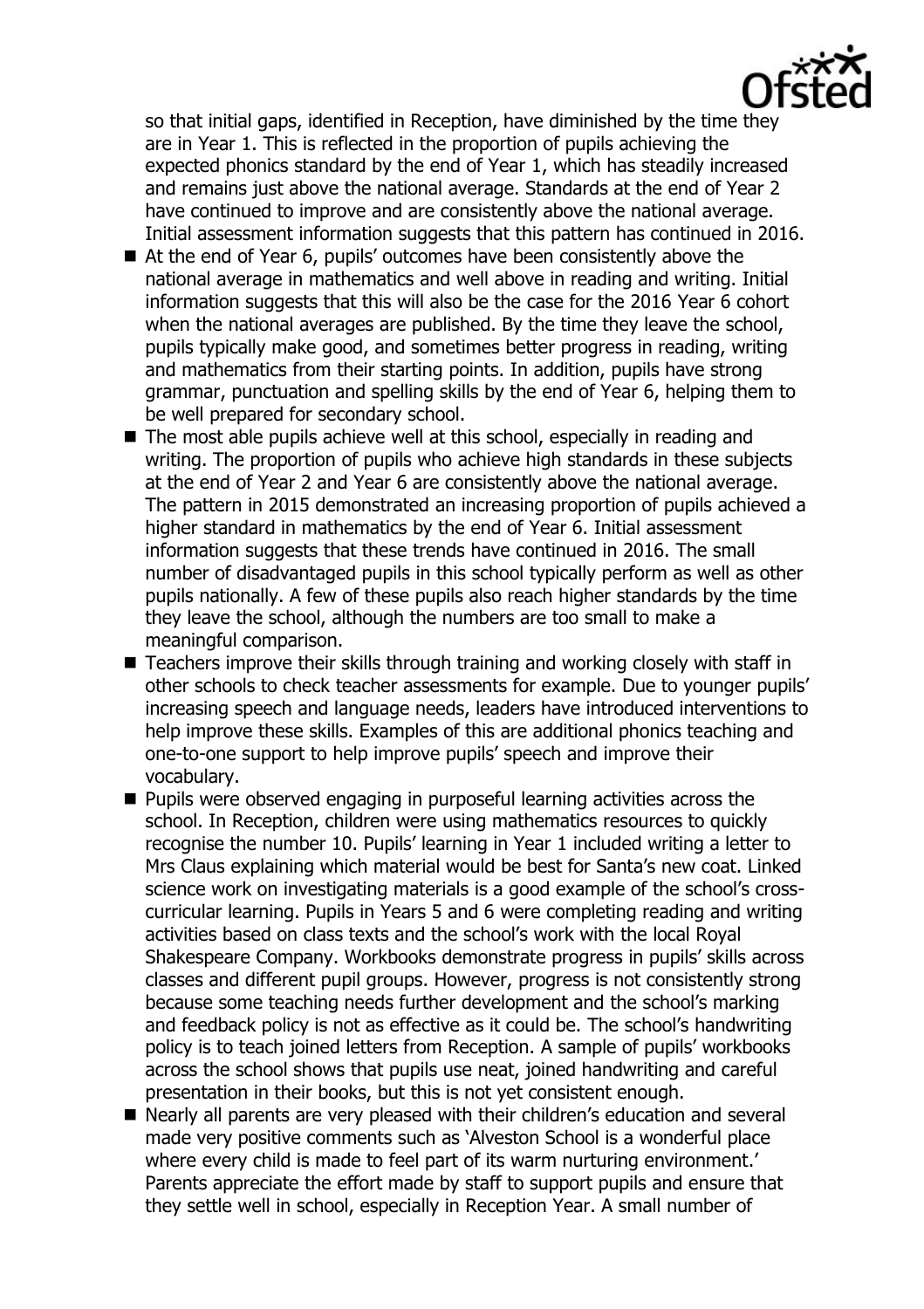

parents also commented that they would like to see greater consistency in communication, homework and more detailed feedback on how their children progress as they move through the school. In discussion with me, leaders agreed that these areas could further improve.

Governors know and support the school well, but do not provide enough effective challenge to hold leaders and teachers firmly to account for pupils' progress. Some governors work closely with the school leaders and the church to develop the Christian ethos of the school and its place within the community. The committee structure has recently been improved and governor visits to the school are now more focused on those aspects of the provision which need improving the most, such as mathematics, but not all.

### **Next steps for the school**

Leaders and governors should ensure that:

- improvement plans are succinct and sharply focused on the areas of the school's provision which need improving the most
- the consistency of teaching, learning and assessment is further improved to meet the needs of pupils or groups more closely, especially boys and those pupils with low prior attainment
- the school's marking and feedback policy is consistent and effective in supporting pupils' progress
- there is greater challenge from governors and senior leaders to hold subject leaders and teachers more rigorously to account.

I am copying this letter to the chair of the governing body, the diocese of Coventry, the regional schools commissioner and the director of children's services for Warwickshire County Council. This letter will be published on the Ofsted website.

Yours sincerely

Stuart Bellworthy **Her Majesty's Inspector** 

### **Information about the inspection**

To check the actions taken by leaders since the last inspection and to ascertain that the school still provides pupils with a good education, I met with you, a group of governors, senior leaders and a group of teachers. In addition, you and I observed teaching in four classes across the school and looked at the progress and quality of pupils' work over time. I spoke to a range of pupils in lessons and at playtime. Informal discussions were held with parents to gauge their views on the school and 54 recent responses to the online questionnaire (Parent View), including any free-text comments, were considered. Pupils' behaviour and attitudes were observed around the school and at playtimes. A wide range of documentation was also scrutinised, including the school's plans for improvement,